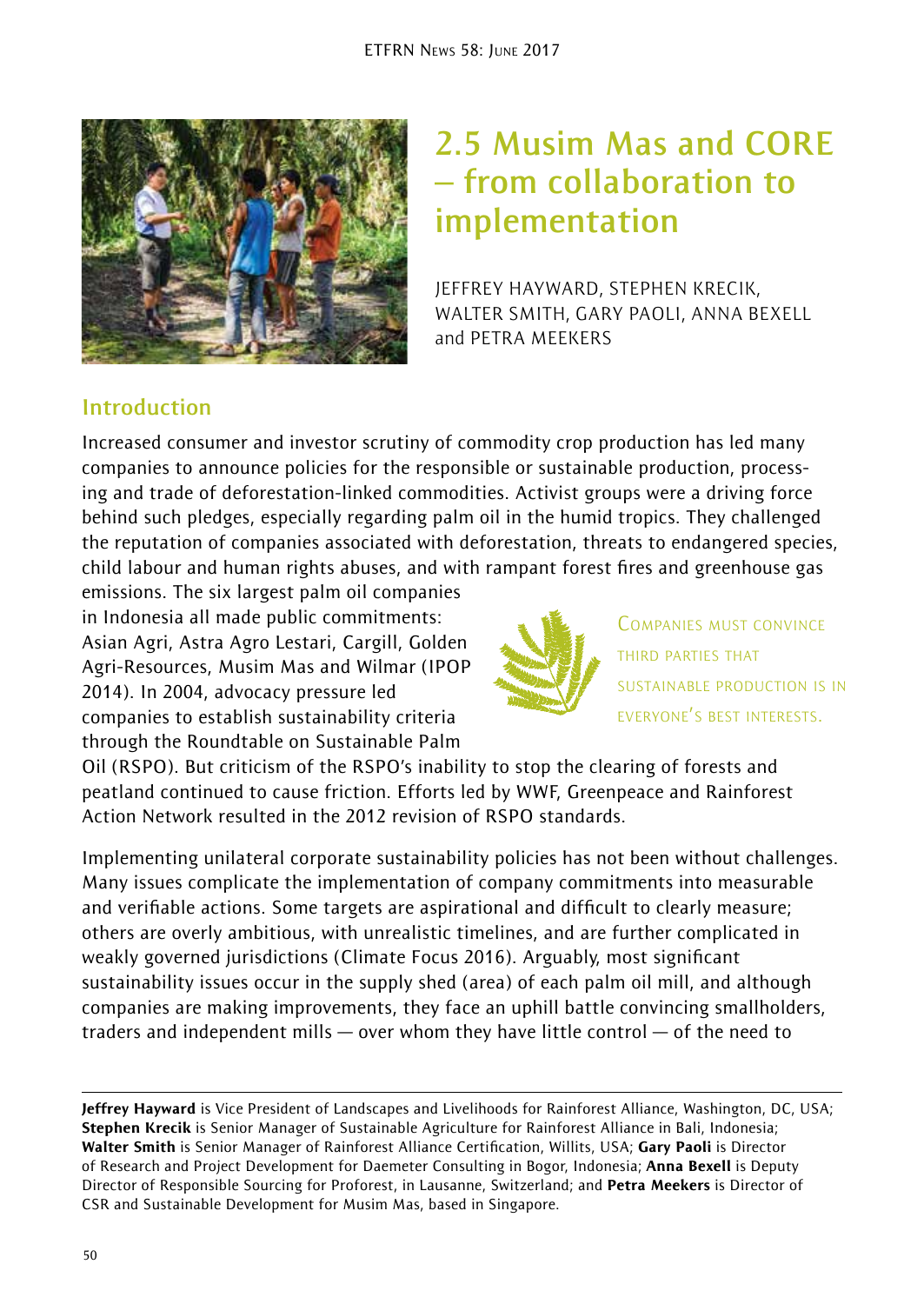change practices. Smallholder farmers comprise a substantial portion of palm oil production (about 40% in Indonesia; Daemeter Consulting 2015) and there are difficulties tracing raw material inputs given that supply chains are complex and traders are reluctant to disclose proprietary information about their sources. And without traceability, it is impossible to provide smallholders with direct assistance, training or other incentives. Resistance from local or national governments to implementing corporate commitments is also challenging.

Against this backdrop, companies with sustainability policies that go beyond the standards came to rely on the same norms and performance indicators used in certification. Initial steps to operationalize zero deforestation commitments and to evaluate company policies and practices were undertaken with consulting groups. This article shows how corporate sustainability policies can be implemented and monitored, through the experience of Musim Mas, the palm oil producing, refining and trading company, with support of the CORE partnership.

### **The CORE partnership**

The Consortium of Resource Experts (CORE), which was formed in 2013, is a collaboration between three organizations: Proforest, Rainforest Alliance and Daemeter. The intention behind CORE was to pool collective strengths and expertise to increase transparency, support implementation of corporate policies, and assess performance:

- Rainforest Alliance provides technical assistance to producers and smallholders in sustainable agriculture, forestry and climate change adaptation. It is a founding member of FSC and SAN. It has experience judging what is needed and feasible at the mill level through verification assessments, and extracting knowledge from diagnostic reports that inform landscape-level interventions.
- ~ Proforest is an independent nonprofit organization that works with producers, industry, governments and communities. Its expertise covers policy, investment and procurement, with more than ten years' experience in the oil palm sector. It supported the development of RSPO, helps companies implement sustainability policies, influences industry, and involves other partners in accelerating landscapelevel activities.
- ~ Daemeter is a research and consulting firm with experience throughout Southeast Asia, especially in Indonesia, in promoting the responsible management of natural resources. Through engagement with the private sector, farmers, NGOs, donors and governments, Daemeter deploys analytical tools to diagnose sustainability risks and develop strategies for addressing them.

Companies that seek support for implementing sustainability commitments have engaged CORE, which assists them to better understand the sources (and risks) in their supply chains, measuring suppliers' performance against policies, and developing tools to provide technical assistance to improve supplier performance. This support can include any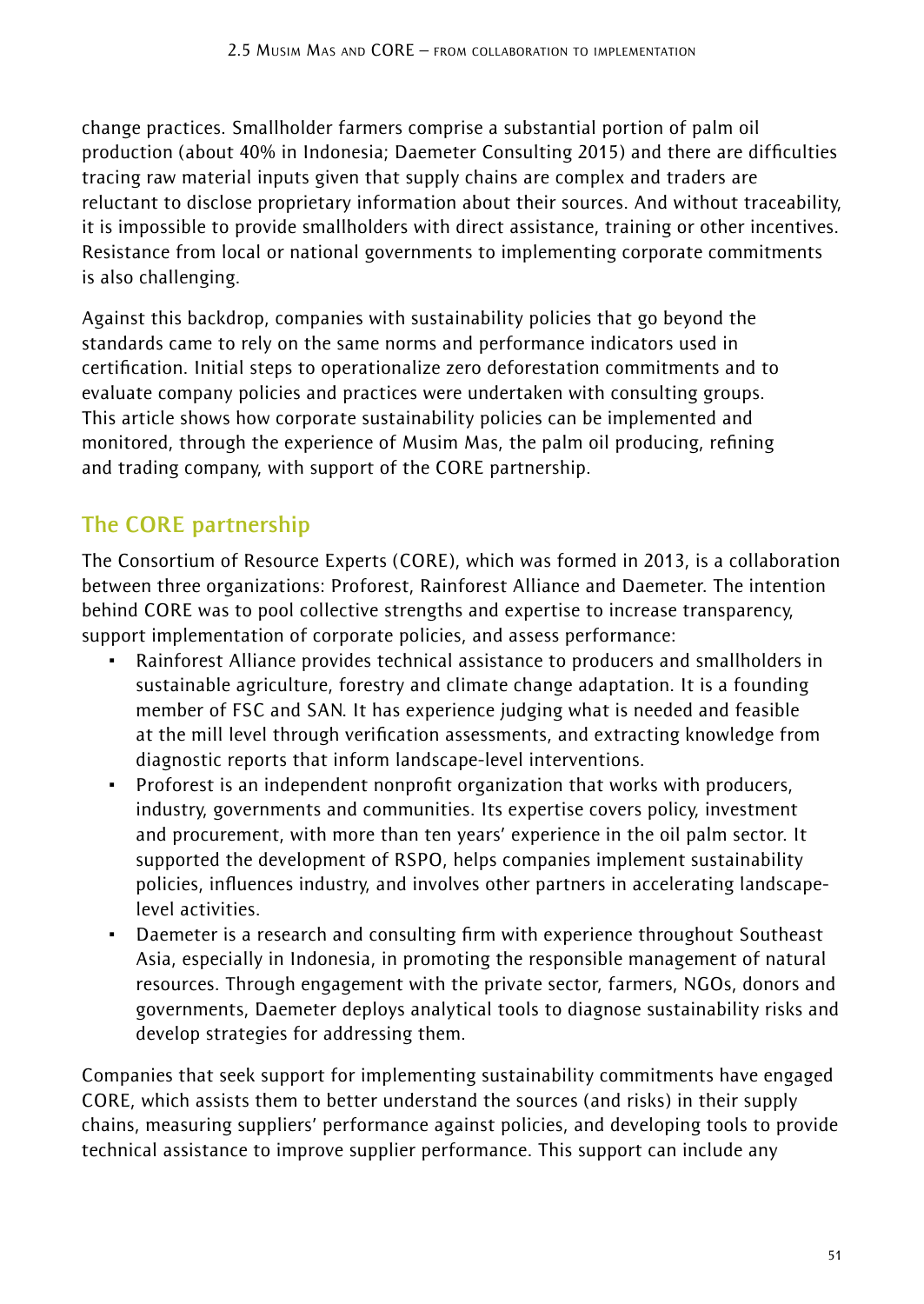number of a long list of elements, including developing polices and indicators for measuring performance, conducting supply-chain mapping and risk-based traceability



procedures, identifying high-risk landscapes for environmental degradation and social conflicts; interpreting international standards, supporting companies to develop internal evaluations, offering independent assurances on sustainability performance claims, providing recommendations for improvements based on evaluation results, building knowledge of company commitments through wider stakeholder consultations and supplier engagement, supporting sustainable practices with smallholders and independent mills, and communicating company progress. CORE's operating principle is to instil a culture of sustainability

among their employees and suppliers, including smallholders, and to be fully transparent in its communication to buyers, investors, stakeholders and the public.

#### **The Musim Mas commitment**

Musim Mas is a Singapore-based palm oil corporation that operates globally but is particularly active in Indonesia. It is involved in every part of the supply chain, from managing plantations to refining and manufacturing value-added products. It wants to be a leader in the movement to improve the environmental and social sustainability of the palm oil sector. In 2004 it became the first Indonesian member of RSPO, and in 2009 became the first RSPO-certified operator there. In December 2014, the company announced its Corporate Sustainability Policy, which applied immediately to its own operations and those of all third-party suppliers. Musim Mas advanced its commitment to move the sustainability agenda forward by joining the Palm Oil Innovation Group (POIG) in November 2015, improving its performance to meet the new and enhanced criteria and submitting to a POIG evaluation in late 2016.

The Musim Mas supply chain is comprised of supply sheds — company-owned estates and mills, independent plantations, mills and smallholders — while third-party mills also source palm oil fruit from other plantations and smallholder growers. Although tracing plantations to their associated mills is relatively simple, tracing independent smallholders and plantations not linked to mills is complicated. But with satellite imagery, Musim Mas is mapping independent plantations who supply to their supply sheds. By 2016, it was able to map 99% of its supply chain to the mill level and 48% to plantations with associated mills.

Musim Mas requires mills and their suppliers to meet its policy commitments, but recognizes that compliance will require a process of constructive engagement, delivered in partnership with CORE. The collaborative approach was designed to work in phases,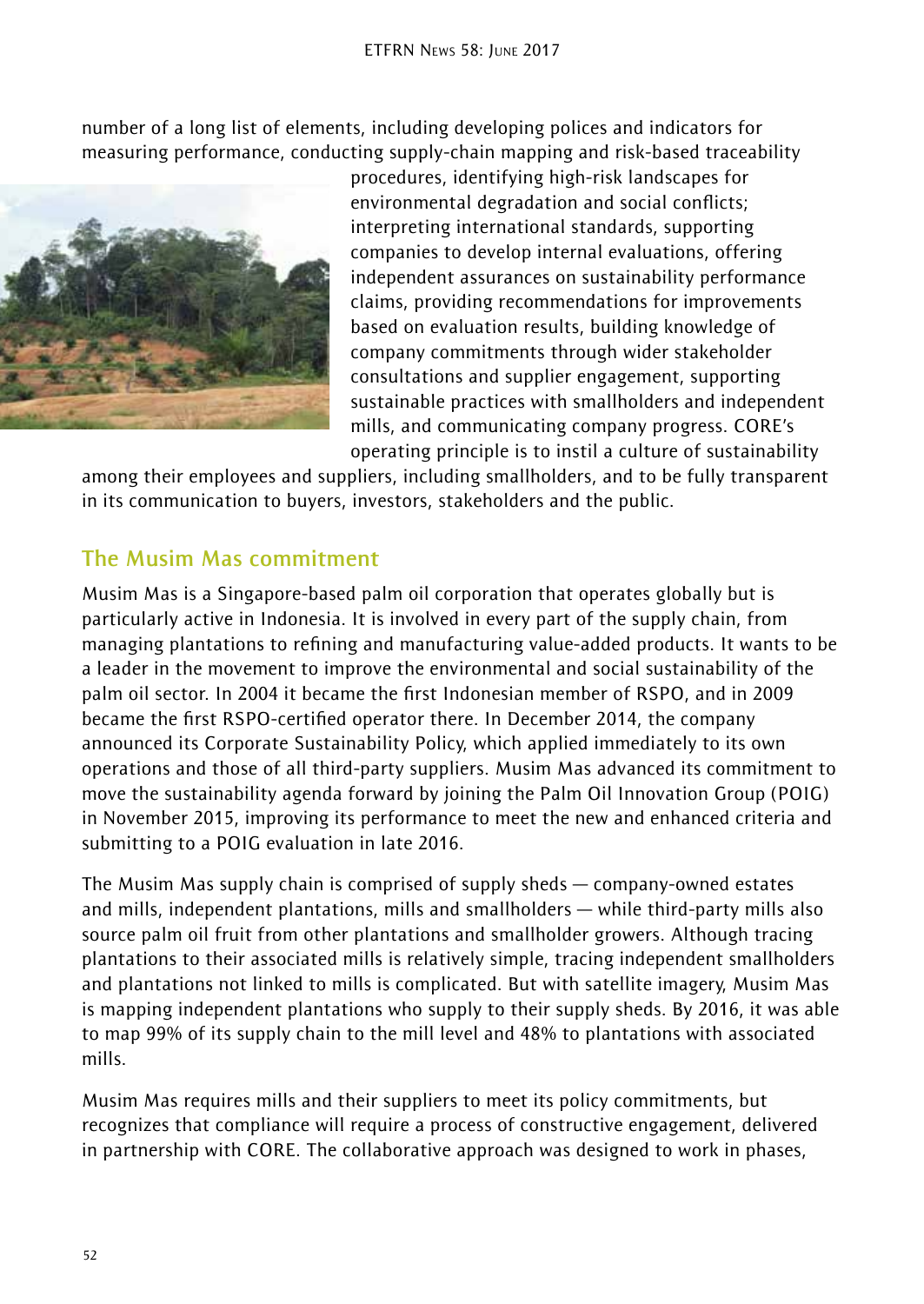to operationalize the sustainability policy at the mill level and then build a plan for how Musim Mas can achieve broader transformational change through landscape-level engagement with decision makers in its supply base:

- Phase  $1$  supply chain mapping, mill risk assessment and traceability verification;
- ~ Phase 2 engagement with parent groups of supplying mills, verification and improving practices; and
- ~ Phase 3 devising multi-stakeholder landscape partnerships with government, civil society, and the private sector.

With more than 500 supplier mills in Indonesia across several provinces, Musim Mas first needed to break down the complex task of implementing commitments into manageable components. It did this through supply chain mapping to prioritize the most important tasks. Within key sourcing regions, analyzing environmental risks and social issues related to the top 100 suppliers enabled the company to narrow its engagement to the most critical issues. Verification of third-party mills was the first step in understanding operational practices and working to gain trust and goodwill.

The verification programme assesses mill performance against the company's policy commitments; it highlights areas for improvement in order to close compliance gaps and develop an engagement strategy at the mill level. In 2016 CORE identified ten high-risk mills for verification, which were clustered in high-priority landscapes in Riau Province, Sumatra. It completed eight assessments using an established methodology of engagement, field visits, evaluations, and final reporting. To ensure that the desired outcomes and goals of the policy were reflected, CORE developed 41 indicators; these were grouped into nine criteria through benchmarking with the criteria of the Sustainable

Trade Initiative Traceability Working Group and with Musim Mas's own sustainability commitments.

## **Sustainability policy dimensions**

Verification assessments helped improve supplier compliance with Musim Mas's commitments. The 41 criteria included eight indicators: land tenure and legislation; deforestation; development on peat lands; use of fire; management of environmental impacts; greenhouse gas emissions; social compliance; and supply chains. Compliance levels varied greatly at the mill level,



but the highest (50%) non-compliance of suppliers was seen against the deforestation indicator, followed by greenhouse gas emission and supply chains (40%); the highest compliance rates were seen against use of fire and social compliance. But individual supplier verification gave a solid baseline for engaging with them more actively on action items to implement critical sustainability requirements, mainly deforestation, smallholder traceability, peatland management and labour practices.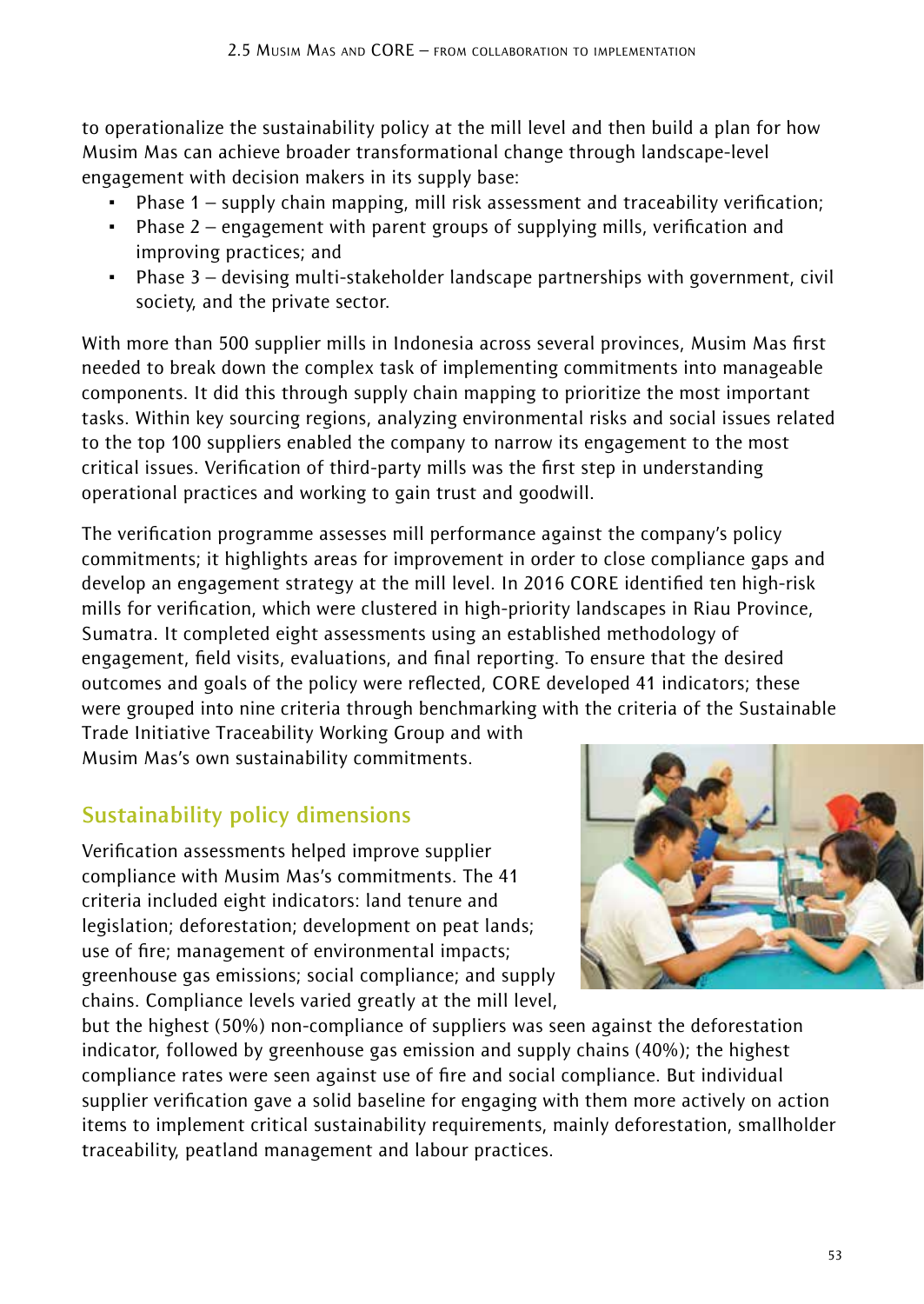Based on these verifications, CORE developed a diagnostic study with three main recommendations:

- 1. Mill-level actions led by mills should develop and implement short- and long-term corrective action plans to address noncompliance identified in the verification assessment.
- 2. Mill-level actions led by Musim Mas should develop and implement capacitybuilding workshops to support mills in their corrective action plans, and should monitor implementation of action plans over time.
- 3. Landscape-level integration by collective actors should identify and support existing landscape-level initiatives such as Indonesia's Green District Initiative (Kabupaten Hijau), Farmers Union Indonesia (SPI), the Tesso Nilo Community-Based Ecosystem Revitalization Program, and others.

## **Challenges**

The experience of Musim Mas and CORE shows that there is promise in using the value chain to implement changes in land-use practices from commodity purchasers down to field practitioners. This is a work in progress; remaining difficulties include vested business interests and lack of data to support sustainability efforts. However, lack of familiarity and risk aversion among third-party mills was overcome. Initially uneasy about submitting to external assessments, Musim Mas was careful to present the verification process in economic terms, and as an opportunity to address unsustainable practices in operations that could reduce profitability. To spread this message, CORE and Musim Mas ran workshops to familiarize third-party suppliers with concepts of sustainable



production, the company's commitments and how sustainable practices contribute to a positive business case. Each workshop included time to listen to supplier concerns.

CORE identified the factors that affect sustainability performance. External factors for mills include the effects of locally led development planning, governance and competition. Decentralization, for example, allows local governments to grant concessions to companies, but with poor governance structures and limited control on expansion, this tends to lead to more deforestation (Moeliono, Wollenberg and Limberg 2009). And due to

competition, mills are reluctant to impose strict sustainability policies and requirements on suppliers, for fear that they switch to other mills in order to sell at the highest price and with the least stringent sourcing requirements.

Traceability is made difficult by the complex nature of how fruit is supplied to mills, with multiple layers of collectors and traders. Even so, basic investigations of supply bases and average productivity would tell mill owners that some traders are sourcing fruit outside of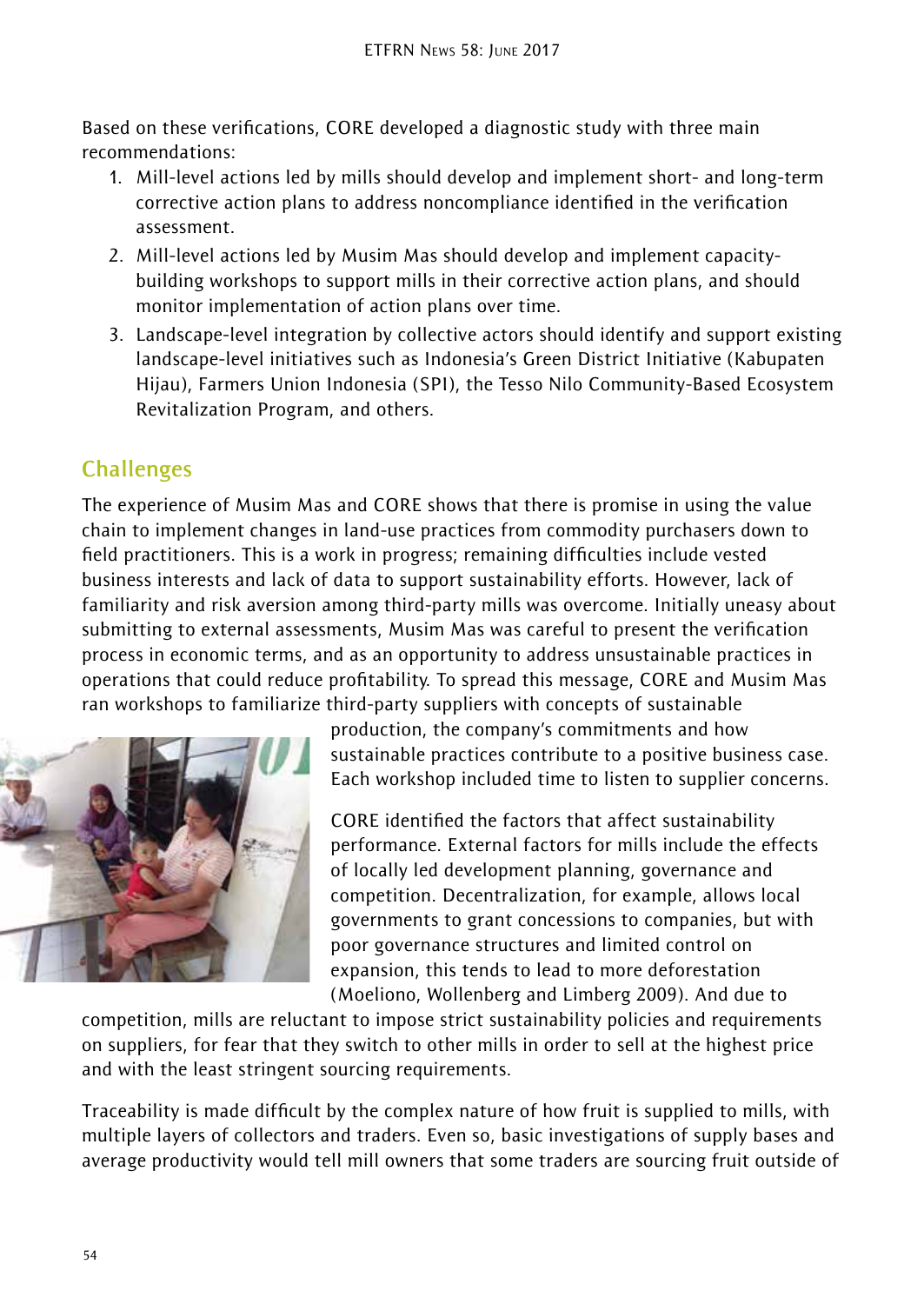their supply sheds. However, mills are not using their full capacity to obtain data on the origin of the palm fruit they process. Mills that CORE visited often had only the first layer of information regarding its supply base; i.e., the holder of the delivery order. The mill rarely had information about the supply base of the delivery order; i.e., farmers' names and location, area and tenure status. Significant investment in capacity and

personnel will be needed to implement Musim Mas's sustainability policy. Financial support was offered by Musim Mas to help meet sustainability requirements, but more is needed. Supply-chain actors are reluctant to make investments unless there is a clear business case.

The lack of capacity of independent mills to manage sustainability performance within their supply base remains a clear challenge. In addition to identifying key performance areas where improvements are required, verification audits suggest that a longer-term process is needed to embed sustainability concepts within a company. Verification exercises are a good way to bring



together many small- to medium sized companies into sustainability discussions with which they were previously largely uninvolved. These exercises help them understand how their product is used and marketed downstream, and to know that their production is subject to increasing environmental and social scrutiny by customers.

## **Recommendations**

#### *For Musim Mas and other companies*

The corporate sector is making uneven progress in implementing zero deforestation commitments. Companies have been overly optimistic about the progress possible within fixed time frames. They were also slow to respond to the realities of entrenched practices in the palm oil sector, and of weak or even harmful government regulations. A fundamental challenge is for companies to convince smallholders, independent producers and third-party mills that sustainable production is in everyone's best interests. And for significant landscape-level impacts, long-term technical assistance and incentives are necessary.

#### *For CORE, NGOs and consulting companies*

Such practitioners helped to identify both problems and possible solutions by developing tools to assist with the implementation of policy commitments. Although it is still in the early stages, the ten-step process developed by CORE could prove useful to other practitioners: 1) analyzing landscape risk; 2) identifying producers; 3) tracing the supply chain; 4) evaluating performance; 5) identifying gaps/issues; 6) developing recommendations for improvement; 7) training and technical assistance; 8) evaluating progress; 9) repeating interventions where needed; and 10) continuous monitoring.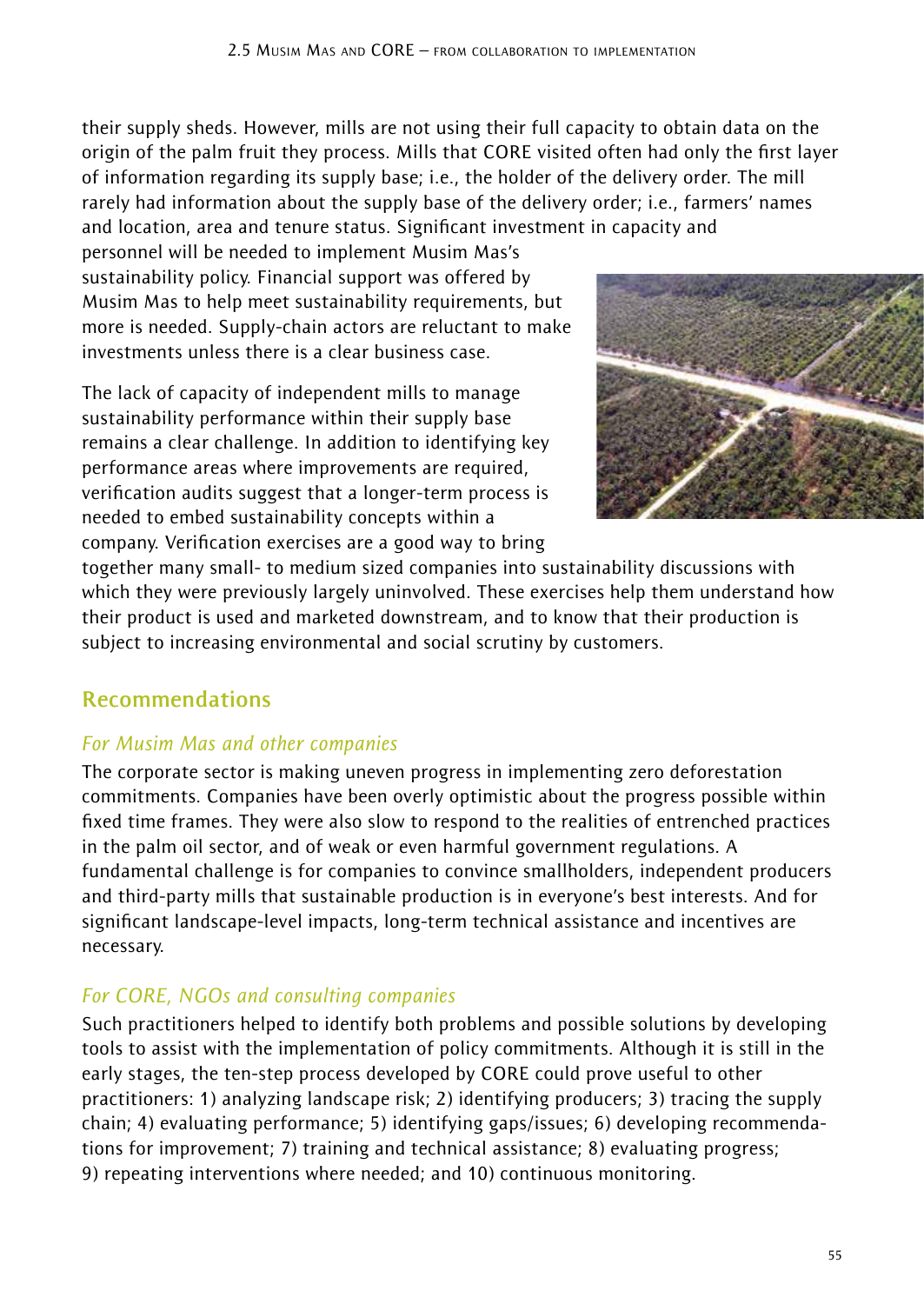# **Conclusions**

Challenges in the palm oil sector are significant, but certain interventions and policy frameworks can help. Continued development of mill-to-farm traceability tracking coupled with satellite monitoring tools such as Global Forest Watch — allows accurate verification of deforestation-free production. Once suppliers are identified and more fully traced, a separate engagement programme should focus on farmer extension services that offer agronomic advice and sustainably improve yields. Several failures in sustainability practices appear to be relatively easy to address, such as reducing agrochemical use, improving worker safety, retaining natural vegetation along watercourses, maintaining soil fertility, preventing erosion, and supplying improved germplasm. Financial support for these interventions could be promoted by linking access to credit to effective land-use control, as was done successfully with municipal governments in the Brazilian Amazon (Nepstad et al. 2009).

Corporate pledges to eliminate deforestation and human exploitation from agriculture and forestry supply chains are a promising development for forests and people. However, they need credible, consistent and widely accepted methods for implementation, monitoring, verifying and reporting. Accountability and transparency are essential, but these depend on common definitions, norms and guidelines to ensure that efforts aimed at implementing corporate commitments adhere to rigorous and credibly high standards (Rainforest Alliance 2015). This will likewise help harmonize the ways in which progress is verified, reported, and communicated, so that outcomes can be tracked and managed across entire corporate supply bases or jurisdictions. Similarly, corporate zero deforestation commitments will need to be externally supported through accommodating legislation, policy and rules; transparent and participatory land-use planning processes; and legal enforcement. And in Indonesia, comprehensive, sustainable land-use planning and governance must be linked to preferential treatment in the marketplace, through the jurisdictional approach.